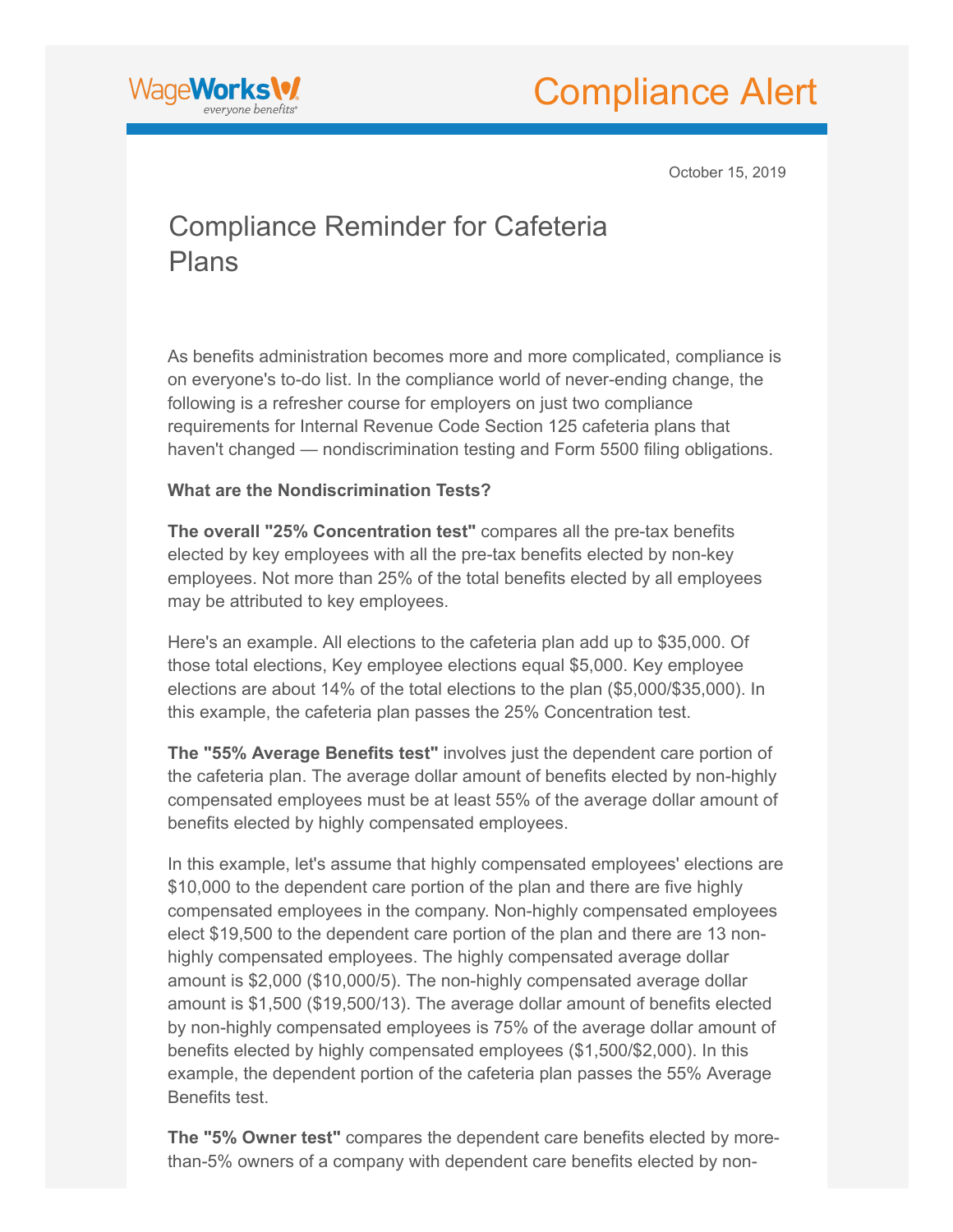owners. Not more than 25% of the total dependent care benefits elected by everyone in the dependent care benefit may be attributed to more-than-5% owners.

An example of this test would consist of a \$5,000 election to the dependent care portion of the plan by a more-than-5% owner and elections in the amount of \$19,500 made by all non-owners. The more-than-5% owner's election is 20% of the total benefits elected to the dependent care portion of the plan (\$5,000 +  $$19,500 = $24,500$  (\$5,000/\$24,500). In this example, the dependent care portion of the plan passes the 25% Owner test because only 20% of the dependent care benefits were elected by the more-than-5% owner.

**Eligibility, benefits available and contribution and benefits tests.** These tests ensure that employers offer all benefits to an adequate number of employees and benefits do not discriminate in favor of highly compensated or key employees.

In the event the cafeteria plan does not meet all the nondiscrimination requirements, employers may need to change benefit elections and payroll amounts to bring the plan into compliance. And, it is important to test prior to the end of the cafeteria plan year. If testing is completed after the end of the plan year, it's too late to take corrective action. Instead of reducing key or highly compensated elections in order to pass the nondiscrimination test(s), the affected employees would be taxed on their total election amount.

### **Form 5500 Obligation**

A frequently overlooked responsibility for cafeteria plan sponsors is Form 5500 filings under certain circumstances. The IRS Notice 2002-24 suspended the filing requirement imposed on cafeteria and fringe benefit plans in 2002. However, don't be misled! The filing requirement for welfare plans remains unchanged.

#### **What is a welfare benefit plan?**

Welfare benefit plans provide benefits such as medical, dental, life insurance, apprenticeship and training, scholarship funds, severance pay and disability. Health Flexible Spending Accounts (FSAs) contained inside cafeteria plans and Health Reimbursement Arrangements (HRAs) qualify as welfare benefit plans.

#### **Who must file a Form 5500?**

Employers that sponsor welfare benefit plans covered by Title I of the Employee Retirement Income Security Act (ERISA), with 100 or more participants at the beginning of the plan year, are required to file a Form 5500 for those plans. However, there are a couple of exceptions that apply, depending on the type of employer sponsoring the plan. A general exception applies to:

- A governmental plan; or
- A church plan under ERISA section 3(33)

The plan *may* not be exempt from filing if:

• It is deemed to have plan assets;